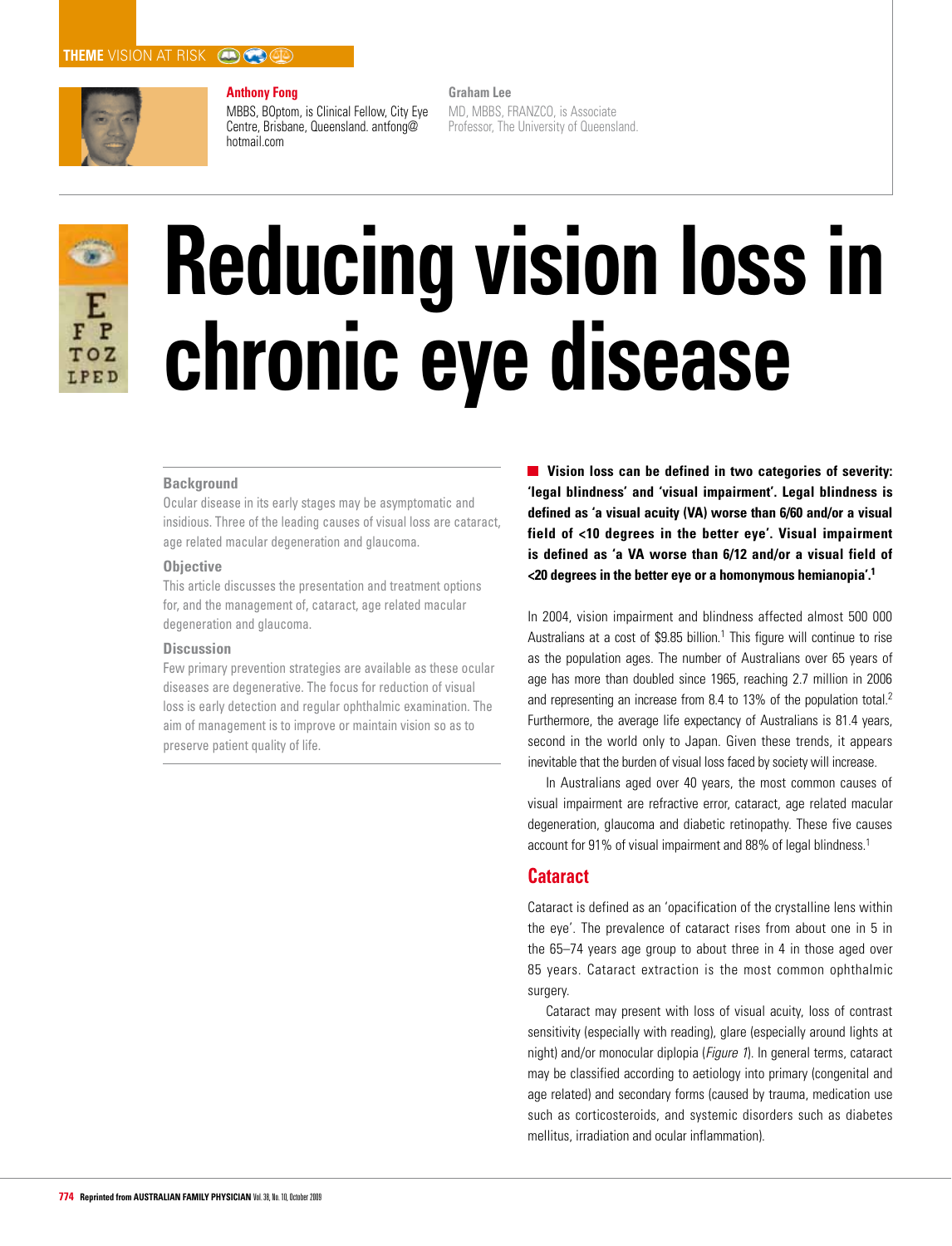

A number of grading systems for the severity of cataract have been described, including the Lens Opacities Classification System and the Oxford Clinical Cataract Classification and Grading System.3 In clinical practice, different patterns of cataracts are found: cortical (*Figure 2*): nuclear, graded from early (1+) to advanced (4+) (Figure 3); and posterior subcapsular (Figure 4). The type of cataract does not usually improve the way the cataract surgery is performed (except in very advanced forms of cataract).

Most epidemiological data on cataracts stem from three large cross sectional studies conducted in the 1990s – the Blue Mountains Eye Study, the Melbourne Visual Impairment Project and the Beaver Dam Eye Study. Apart from increased age, the other known strong association lies between ultraviolet B exposure and the development of cortical cataract. Only a weak association has been found between smoking and nuclear sclerosis. It is well known that corticosteroid use, diabetes mellitus and trauma are associated with posterior subcapsular cataract formation.

Prevention strategies are listed in Table 1.

# **Treatment**

Surgery is the only treatment option for cataract. Indications for surgery are:

- significant functional visual impairment
- advanced cataract that poses a high risk of secondary complications such as lens capsule rupture and corneal decompensation
- if cataract extraction will aid in the management of ocular comorbidities, in particular, narrow angle glaucoma and retinal disease.

Over the past 20 years, cataract surgery has evolved from wide incision intracapsular extraction to small incision extracapsular extraction with ultrasound (phacoemulsification) and intra-ocular lens implant insertion (*Figure 5*). Success rates for visual improvement are over 98%.

# **Age related macular degeneration**

More than half of visual blindness in Australia is attributable to age related macular degeneration (ARMD). It is the leading cause of legal blindness in developed countries.1,4 The aetiology of macular degeneration is largely unknown, although current theories suggest that photo-oxidative stress is a key process involved in its

Figure 1. A patient's view through a moderate cataract. Colours are faded and adopt a yellowbrown hue. There is loss of contrast and acuity



Figure 2. Slit lamp photograph showing cortical cataract changes. Note the wedge shaped or spokelike shadows involving the whole lens



Figure 3. Slit lamp photograph of advanced nuclear sclerosis. As the light beam passes through the eye (left to right in this photograph), reflections are seen from the cornea, iris and the lens. Note the yellowbrown colour of the lens that reduces vision



Figure 4. Slit lamp photograph under high magnification showing a bright red reflex marred by posterior subcapsular cataract. Note the granular appearance with some cystic changes when the slit lamp is focused on the posterior capsule



Table 1. Prevention strategies for cataract

### **Primary prevention strategies**

- Protection from UV exposure the wearing of hats and sunglasses may prevent the development of cortical cataract, although cortical cataract is the least visually debilitating
- The role of antioxidants in preventing cataract formation is being investigated, with some trials having positive results,<sup>5</sup> and others negative results $6-8$  depending on the formulations used

# **Secondary prevention strategies**

- Early detection may not necessarily prevent any morbidity as this may not translate to early surgical removal
- Regular screening of the elderly population (recommended every 1–2) years) will prevent visually significant cataract from passing undetected<sup>1</sup>

development. Age related macular degeneration is characterised by progressive loss of central vision. The prevalence of ARMD rises sharply with age. There are two distinct types of ARMD: 'dry' and 'wet' forms. In dry ARMD (85-90% of cases) (*Figure 6*), gradual degeneration of the retinal pigment epithelium (RPE) underneath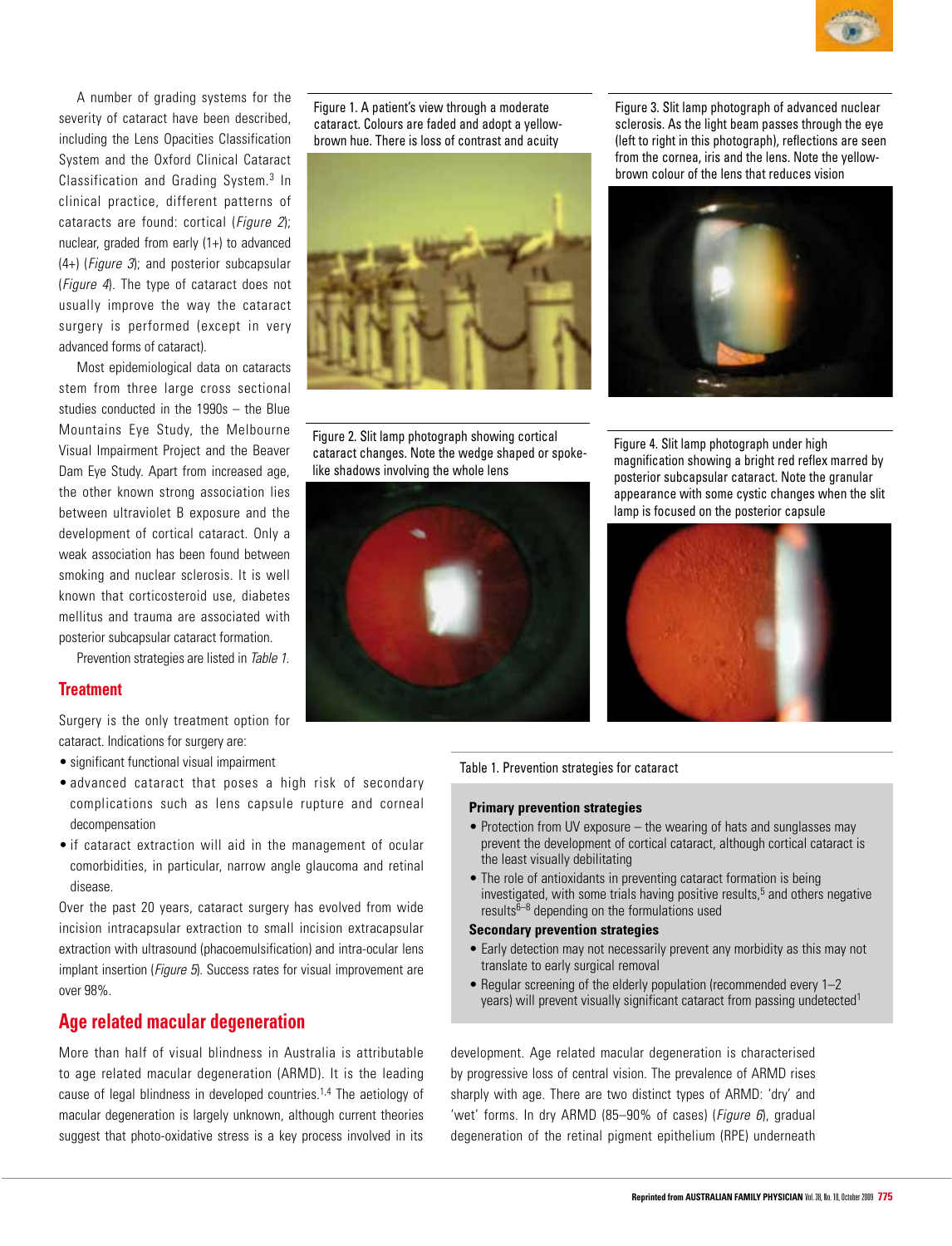the macula results in the step wise degradation of vision over many years. The RPE undergoes mixed atrophy and hypertrophy, and end stage disease is clinically described as 'geographic atrophy'.

Wet ARMD (10-15% of cases) (*Figure 7*) refers to the development of a choroidal neovascular membrane underlying the RPE. Leakage of fluid from new vessels into or under the retina causes distortion of the photoreceptor alignment, with an accompanying precipitous drop in VA. End stage disease is characterised by contraction of the fibrovascular membrane and the formation of a disciform scar. The conversion of dry to wet forms is about 2% per year. Early ARMD is asymptomatic. Distortion and/or scotomata in the central vision (*Figure 8*), along with reduced visual acuity, are late symptoms of disease. Fortunately, peripheral vision, and hence independent living, is generally preserved.

Figure 5. Slit lamp photograph under high magnification showing the intra-ocular lens implant postcataract surgery. The intra-ocular lens lies within the capsular bag, the anterior rim (a) of which can be seen as an irregular circular line within the intraocular lens edge



Figure 7. This fundus photograph demonstrates the wet form of macular degeneration. There is an intraretinal haemorrhage (a) at the fovea and an area of subretinal fluid; leakage from a choroidal neovascular membrane (b); and underlying drusen (c)



Figure 6. Fundus photograph of the left eye. Drusen (lipofuscin deposits under the retina) (a) are seen as distinct yellow lesions scattered within the macular region. These occur as the retinal pigment epithelium (most posterior layer of the retina) undergoes degenerative change

Figure 8. Simulated view of a patient with advanced wet ARMD. There is a central scotoma with surrounding metamorphopsia (distortion of vision). Peripheral vision is normal





A diagnosis is made on clinical appearance of the retina. Fundus fluorescein angiography and optical coherence tomography (Figure 9a, b) aid in the evaluation of choroidal vasculature and the extent of fluid leakage. Prevention strategies are described in Table 2.

### **Treatment**

There are currently no treatment options available for dry ARMD. Patients may benefit from a healthy diet rich in omega-3 fatty acids, vitamin supplements, and the avoidance of smoking. The treatment for wet ARMD is aimed at preservation of vision rather than cure. Early detection of the conversion from dry to wet forms, or the progression of wet ARMD, is crucial for preservation of vision. In the past, focal laser applied to areas of neovascularisation was the only available treatment. More

> recently, intra-ocular injections have become widely used in the treatment of ARMD. The Australian government now subsidises the use of ranibizumab for wet ARMD demonstrable on fluorescein angiography (under select criteria).

# **Glaucoma**

Glaucoma affects 2–3% of the population aged over 40 years (and it is suspected that there are many more patients that remain undiagnosed). Glaucoma is a chronic progressive form of optic neuropathy with characteristic visual field (VF) loss (Figure 10) and optic nerve changes (*Figure 11*) often associated with raised intra-ocular pressure (IOP). In simplified terms, glaucoma may be understood as an IOP that is too high for the mechanical structure of the eye.

There are many categories of glaucoma including:

- primary open angle glaucoma  $-$  this is the most common form of glaucoma characterised by raised IOP with VF and optic nerve changes (Figure 11) in the presence of a open drainage angle of the eye and the absence of underlying ocular pathology
- $\bullet$  narrow angle glaucoma  $-$  this occurs when the outflow of aqueous fluid from the eye is impeded by an anatomically narrow drainage angle
- $\bullet$  secondary glaucoma  $-$  these glaucomas arise secondary to an underlying disease process (eg. inflammation, trauma, pigment dispersion, pseudoexfoliation, haemorrhage, neovascularisation)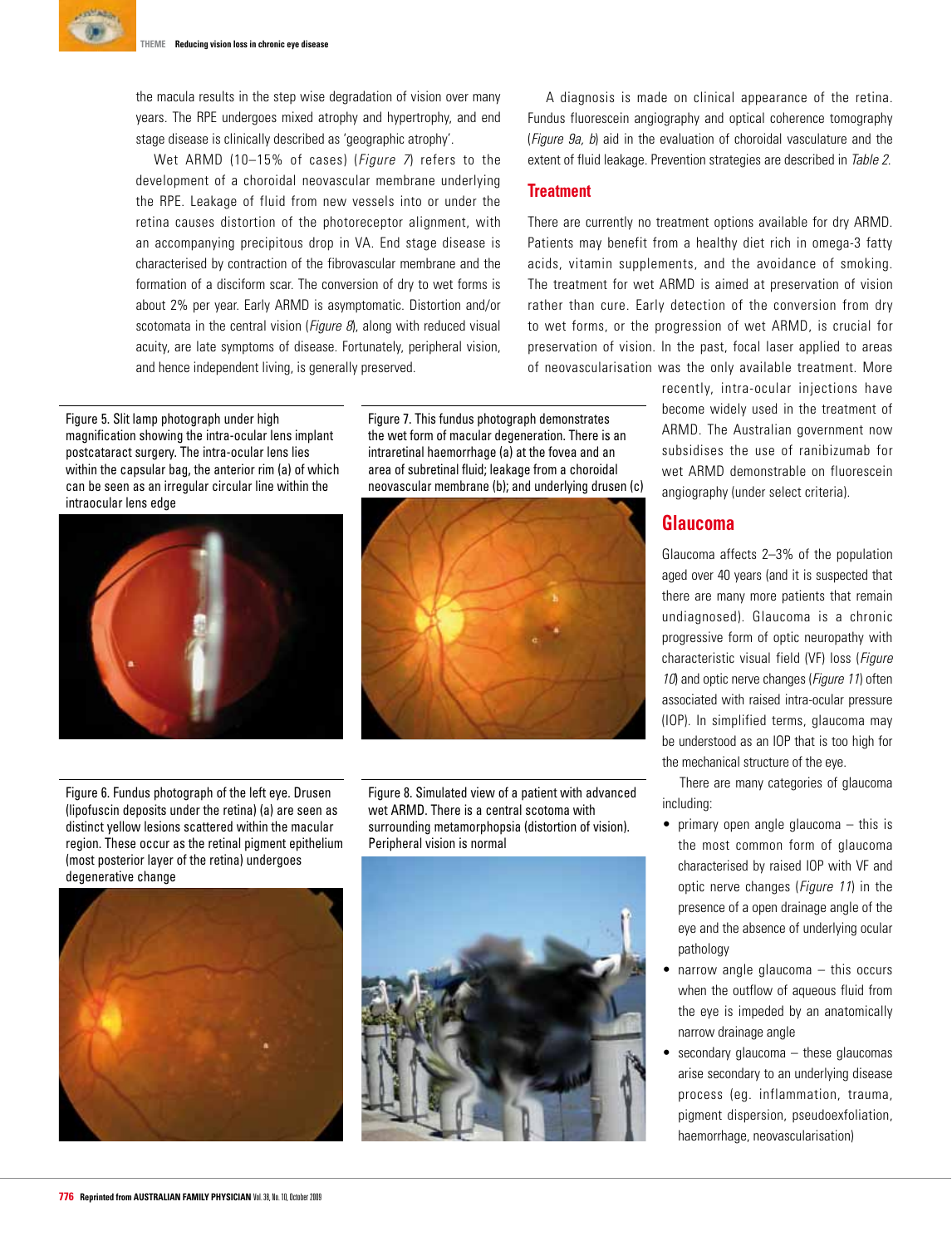

• acute angle closure glaucoma is a syndrome that occurs when the drainage angle is acutely occluded. It may be associated with some structural characteristics inherent in the eye (eg. narrow angles or iris plateau syndrome), or with some of the causes of secondary

Figure 9A. This black and white fundus photograph is part of a series of photos taken during a fundus fluorescein angiogram (FFA). In the late stage of FFA, a bright hyperfluorescence (a) may be seen, representing leakage from the choroidal neovascular membrane. The retinal vessels (b) appear dark after the bolus of fluorescein has passed through the circulation. Multiple drusen (c) fluoresce lightly with fluorescein as well. Figure 9B. This is the corresponding optical coherence tomography scan of the retina in Figure A. The appearance is of a cross section of the retina, displaying a number of retinal layers. The foveal pit would normally lie in the center of the image (d). In this case, intraretinal fluid (e) has raised the contour of the retina. The hyaloid membrane (f) of the posterior vitreous is also seen



Table 2. Prevention strategies for age related macular degeneration

# **Primary prevention strategies**

- Encourage smoking cessation: the only clinically accepted risk factor for the development of ARMD is smoking. Smoking affords a 2–3 times higher risk for developing ARMD
- Associations have been found between:
	- $-$  cardiovascular disease and ARMD (the relative risk ratio for the presence of cardiovascular disease and detection of early ARMD is 1.57<sup>9</sup>)
- omega-3 fatty acids may have a role in reducing the risk of ARMD development and progression by 38% based on a meta-analysis of observational studies10
- $-$  dietary antioxidants have not been shown to prevent the development of ARMD<sup>11</sup>
- photo-oxidative stress and ARMD; therefore UV protection has been advocated

# **Secondary prevention strategies**

- Routine examination of the elderly population may detect early disease
- The Amsler grid for self monitoring is useful for early detection of disease progression, ie. a change from dry to wet ARMD

# **Tertiary prevention strategies**

- Referral to low vision services (eg. Vision Australia, Guide Dogs Australia)
- Supplementation with a combination of vitamin antioxidants and zinc reduces the risk of progression and visual loss (odds ratio 0.68). This is based largely on the Age-Related Eye Disease Study (AREDS) trial using β-carotene, vitamins C, E and zinc11,12
- Supplementation with zeaxanthin and lutein (pigments found in high concentrations at the macula) may play a role in prevention of progression of disease, although no definitive evidence has been found

glaucoma. This condition causes acute vision loss rather than chronic vision loss.

The symptoms of glaucoma depend on the degree and rate of rise in IOP. Primary open angle glaucoma patients may not notice vision loss

Figure 10. This greyscale image represents the visual field, as measured by a Humphrey Visual Field Analyser, of the left eye in a patient with advanced glaucoma. It is divided into quadrants centred on the fovea (a). This test measures the visual field out to 24 degrees from fixation in all quadrants and to 30 degrees nasally. Each division of the scale represents 10 degrees of visual field. The anatomical blind spot (b) is seen to the left of fixation. An inferior arcuate scotoma (c) is demonstrated with a characteristic nasal step (d). The scale denotes the p values of the patients measured threshold of vision (in dB) compared to age matched normal data

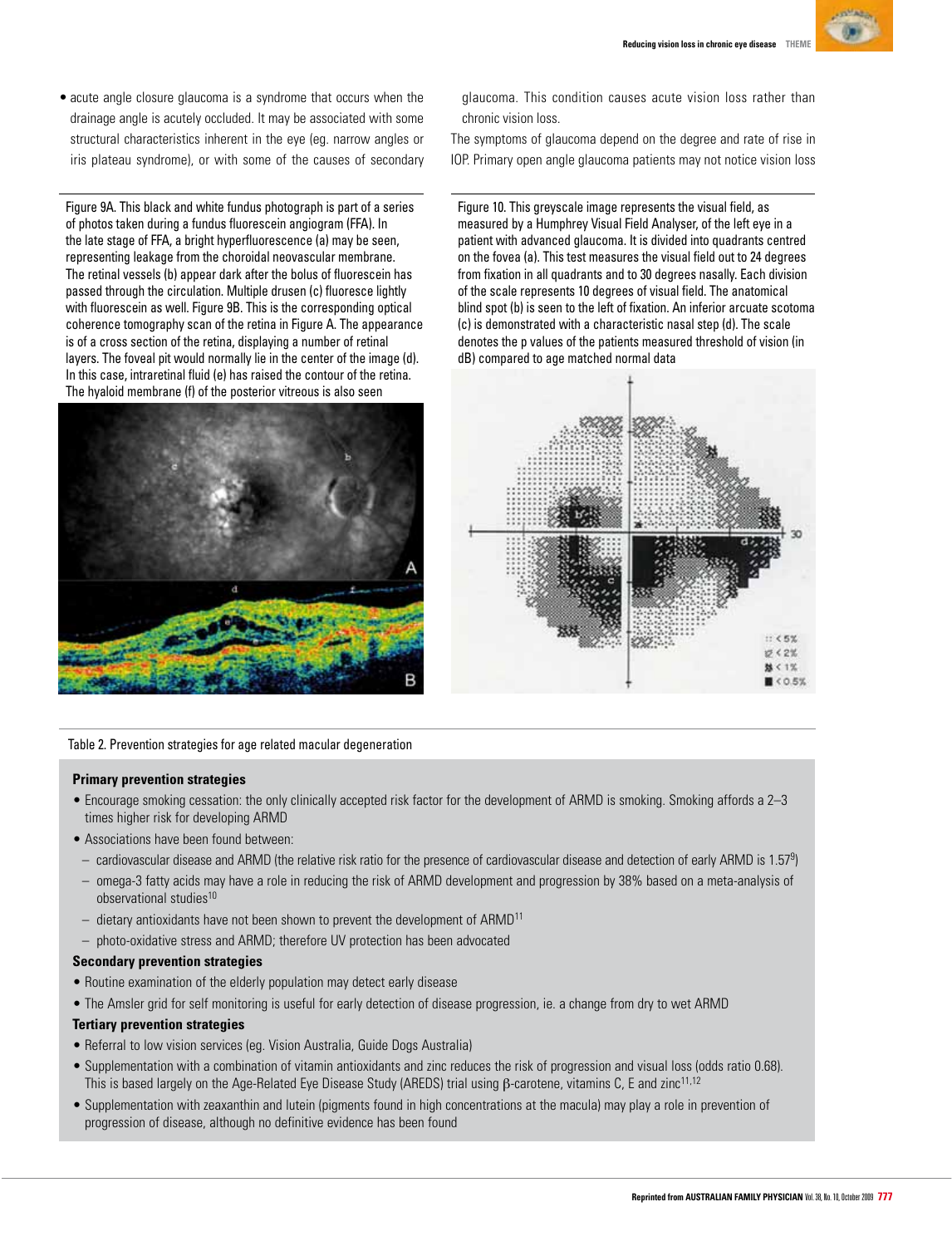

until severe damage has occurred (*Figure 12*). Acute angle closure glaucoma patients present more dramatically with acute visual loss, haloes surrounding lights, severe ocular pain, headaches, nausea and vomiting.

Glaucoma is diagnosed clinically. Features suggestive of glaucoma include progressive changes in the appearance of the optic nerve and visual field. Risk factors for glaucoma include:

- increasing age
- family history of glaucoma, especially first degree relative
- ocular hypertension
- myopia
- • African-Caribbean ethnicity.

Prevention of glaucoma is discussed in Table 3.

Figure 11. A high magnification fundus photograph of a glaucomatous optic nerve head – akin to the view from a direct ophthalmoscope. The cup is increased from the loss of nerve fibres. (a) The retinal vessels disappear as they pass under the shelf in the cup. As the cup:disc (C:D) ratio (here 0.7) enlarges, the orange-pink neuro-retinal rim (b) thins



Figure 12. Simulated view of a patient with advanced glaucoma. Peripheral visual loss is progressive until the central vision is finally lost when the disease is end stage



### Table 3. Prevention strategies for primary glaucoma

# **Primary prevention strategies**

- There are no clinically applicable strategies available
- Treatment of hypertension and good control of diabetes has not been shown to prevent the development of glaucoma

### **Secondary prevention strategies**

- Early detection of glaucoma affords the best prognosis for preventing visual loss<sup>1</sup>
- More research is required to show whether treatment of systemic risk factors delays progression of the disease

### **Tertiary prevention strategies**

• Referral to low vision services (eg. Vision Australia, Guide Dogs Australia)

Figure 13. Slit lamp photograph of the superior conjunctiva demonstrating a trabeculectomy. A scleral trapdoor is fashioned surgically that allows the outflow of aqueous under the conjunctiva. This forms a bleb (a) and is drained by conjunctival vessels. One releasable nylon stitch (b) is just visible at the superior corneal edge



# **Treatment**

Medical therapy is the accepted first line in the treatment of open angle glaucoma. These include topical prostaglandin analogues, beta blockers, alpha 2 agonists, carbonic anhydrase inhibitors and cholinergic agents.

If the IOP cannot be lowered to a level where the visual field loss is minimised, further options are laser and/or drainage surgery. Laser trabeculoplasty involves applying laser to the drainage angle to improve outflow of aqueous. Trabeculectomy (*Figure 13*) and glaucoma filtration devices provide an alternative conduit for aqueous flow from the anterior chamber back to the circulation.

# **Summary**

Increasing age is the common risk factor in cataract, macular degeneration and glaucoma. As this factor is not modifiable, early detection of disease and signs of progression afford the best outcomes and may prevent advanced loss of VA. It is recommended that the general population, especially those over 40 years of age,